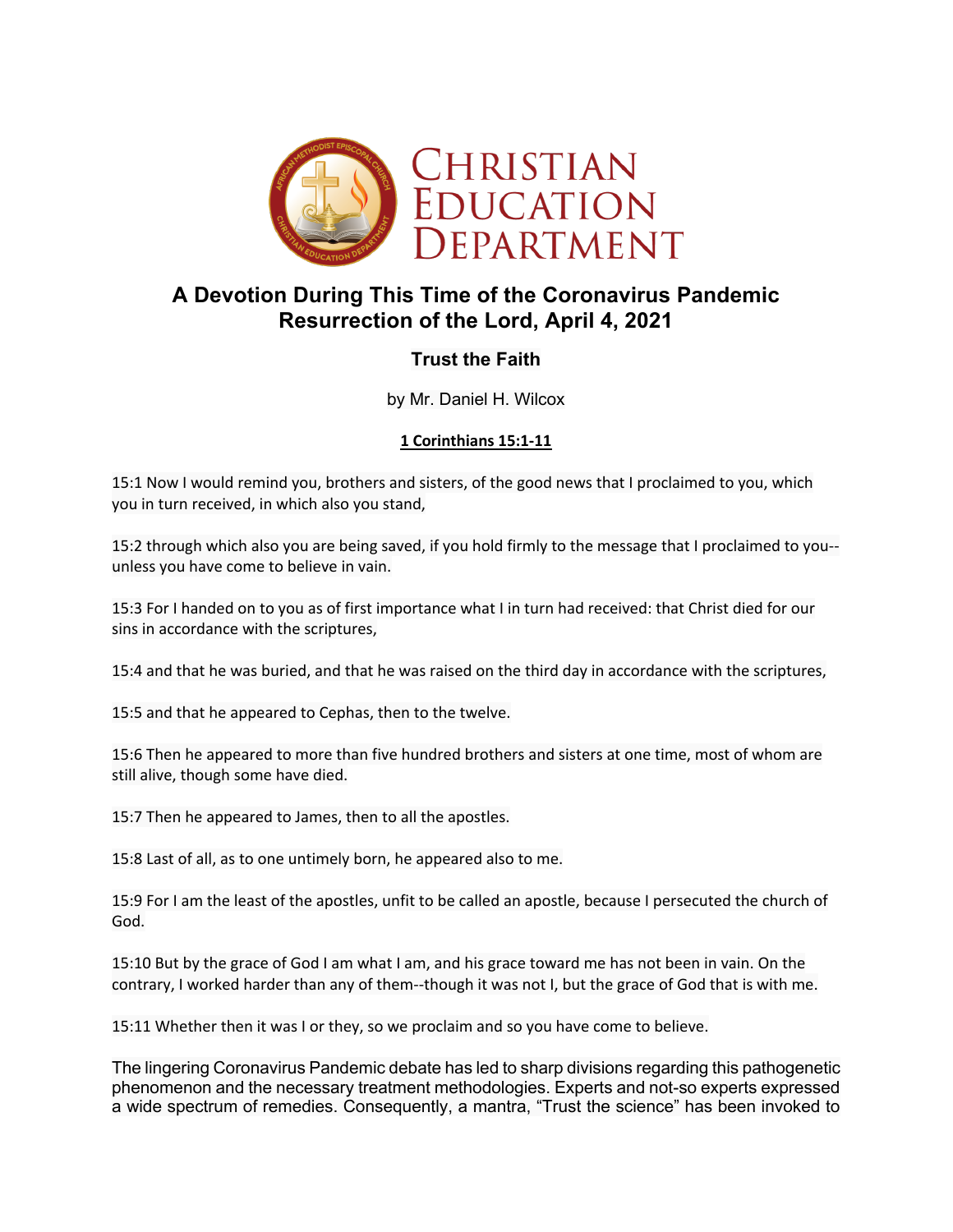encourage rational, reasonable approaches to treatment. Dr. Anthony S. Fauci, a renowned US epidemiologist, from onset has resoundingly called for sound scientific methods, such as hand washing, social distancing, and masking before vaccines were available and pragmatic procedures for vaccine development. Trust the science.

The writer of 1 Corinthians, one of the earliest New Testament books, circa 51 A.D., declares that the death, burial, and resurrection of Jesus Christ is the most important message to be shared. While the death and burial are critically important, in particular to atonement for sin, it is the resurrection and its implications that have primary concern. The seeing of Jesus Christ alive after crucifixion by the apostles and others confirms his prophecy and power over all things, in particular human belief. A belief engendered by a trust that God would ransom humanity from sin through an atoning sacrifice and sanctify humanity through resurrection from death. Trust the faith in a risen Christ Jesus.

Trust the faith in Christ Jesus that will restore us from the deadly isolation of this Coronavirus experience to believing in the living Holy One seen by many. Trust the faith in Christ Jesus that will encourage us to tell this vital resurrection story that others might come to believe and be saved. Trust the faith that Easter shall reign as Resurrection Sunday, a day of holiness in the hearts and souls of many, if not all humanity.

Trust the faith is our rational, reasonable way to life for Christian believers.

**TALK:** Take a moment to be silent, reflect, and share (write down)—Reflecting on the scripture, share a time/instance when you have trusted the resurrection of Jesus Christ as a guiding principle? How did this experience make you feel or direct you?

#### **PRAY:**

Almighty God, who through your only-engendered Son Jesus Christ overcame death and opened to us the gate of everlasting life: Grant that we, who celebrate with joy the day of the Lord's resurrection, may be raised from the death of sin by your life-giving Spirit; through the same Jesus Christ our Lord, who lives and reigns with you and the same Spirit, One God, now and forever. Amen.

#### *Adaption from The Book of Common Prayer*

**ACT:** During the Easter season, share with one person a week, the life-giving story of Jesus Christ's death, burial, and resurrection. Journal your experience and reflect on your journey through Eastertide and toward Pentecost. In this Eastertide Season, do what you can to protect the health of others and yourself by practicing social distancing as much as possible, washing your hands often, wearing face covering to help prevent the spread of COVID-19, and prayerfully considering getting the vaccine when it is available—See: http://www.amechealth.org.

2. See also the activity that accompanies this devotion.

**Song:** He Lives

1. I serve a risen Savior; He's in the world today. I know that He is living, whatever men may say.